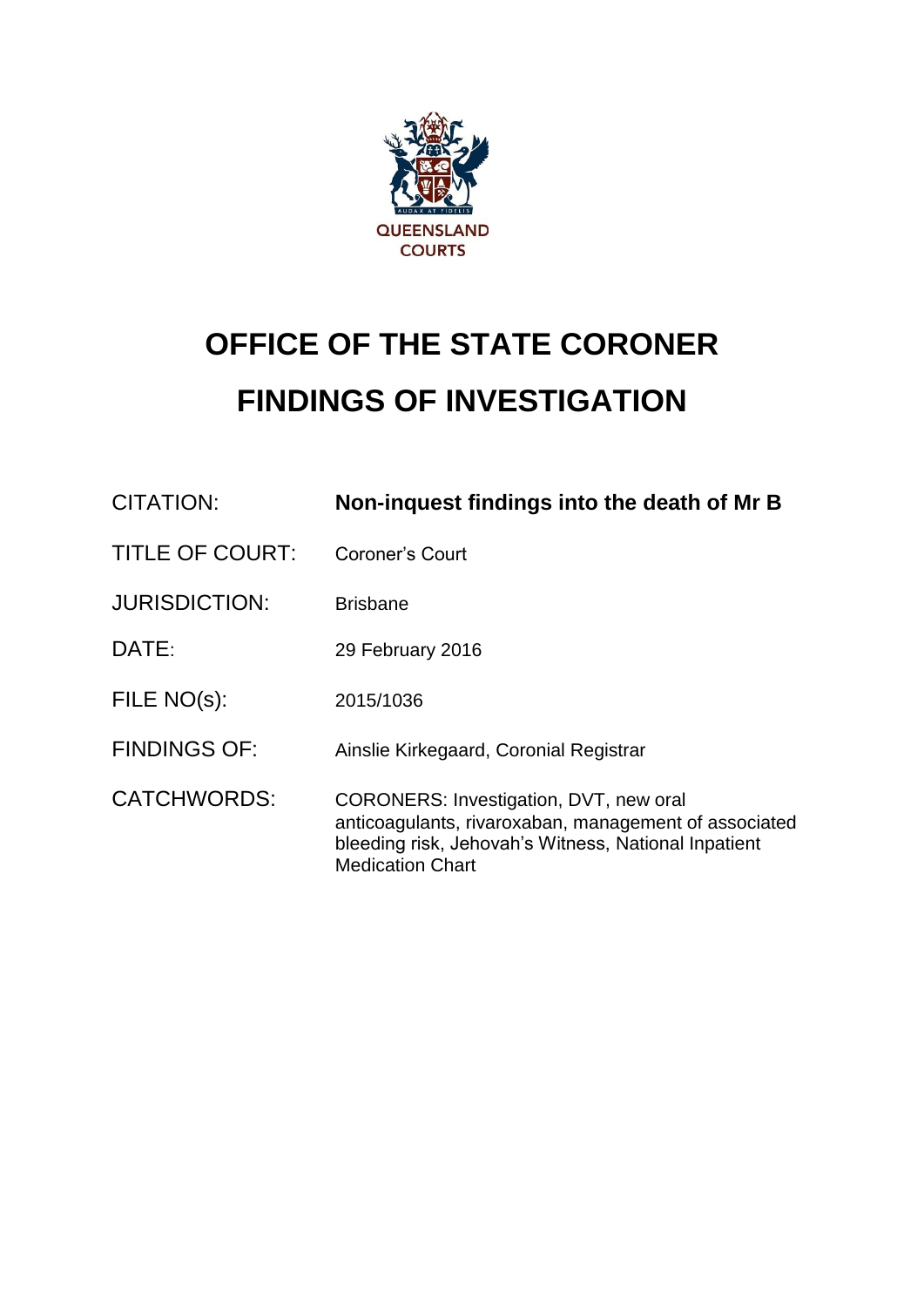Mr B was an 84 year old man who died at a tertiary hospital on 16 March 2015. Mr B was a practicing Jehovah's Witness.

Mr B's death was reported to the coroner because he was considered to have died from complications of prescribed anticoagulation therapy, the symptoms of which were potentially masked by the concurrent use of a naturopathic compound.

Review of Mr B's medical records shows he had a complicated medical history including ischaemic heart disease with ischaemic cardiomyopathy, congestive cardiac failure (ejection fraction 30%), type 2 diabetes mellitus, peripheral vascular disease, hypertension, hyperuricaemia and gout and chronic kidney disease (stage IIIb).

Mr B presented to his general practitioner on 11 February 2015 with a history of having twisted his right foot the previous morning when he slipped off a chair. On examination, the foot was very hot and swollen. He was diagnosed with gout and prescribed colchicine. He was to return for further review on 13 February.

Mr B presented to regional hospital on 12 February 2015 with a swollen right foot. A Doppler scan revealed deep vein thrombosis (DVT). He was initially treated with enoxaparin (anticoagulant medication) which was changed to rivaroxaban (an oral anticoagulant) when discharged home on 19 February. Mr B's admission was complicated by acute renal impairment and possible cellulitis secondary to DVT, which was successfully treated with antibiotics.

At this time Mr B had been taking an off-the-shelf naturopathic product marketed by Nature's Goodness as Joint Formula Cherry Juice Concentrate with Anthocyanin Complex. Information provided by his family indicates he was taking this product to help alleviate pain associated with his gout. He had been passing dark/black bowel motions for approximately two weeks which he attributed to the cherry compound.

Mr B presented to his general practitioner for scheduled review on 11 March 2015 complaining of feeling 'washed out'. Blood test results showed a haemoglobin of 83 (which had dropped from 132 in February 2015).

Mr B represented to the regional hospital on 14 March 2015 with a history of dizziness, reduced exercise tolerance and a two week history of dark bowel motions. Blood tests revealed a haemoglobin of 70g/dL and a troponin leak of 0.53. ECG revealed a left bundle branch block which had not been present in a previous ECG from 2009. Tests repeated 12 hours later revealed a further drop in his haemoglobin and a troponin in leak of 0.86 leading to a diagnosis of a likely cardiac event in the context of severe anaemia secondary to upper gastrointestinal bleeding.

Mr B refused treatment with blood products and was instead treated with an iron infusion, injection with erythropoietin (a hormone to induce blood cell production), vitamins K, B12 and folate, tranexamic acid to stem bleeding and infusion with proton pump inhibitor for a suspected gastric ulcer. His rivaroxaban was ceased (unable to be reversed).

On 15 March 2015, Mr B's haemoglobin decreased further to 59 g/dL. An urgent upper gastrointestinal endoscopy revealed a bleeding submucosal lesion. The bleeding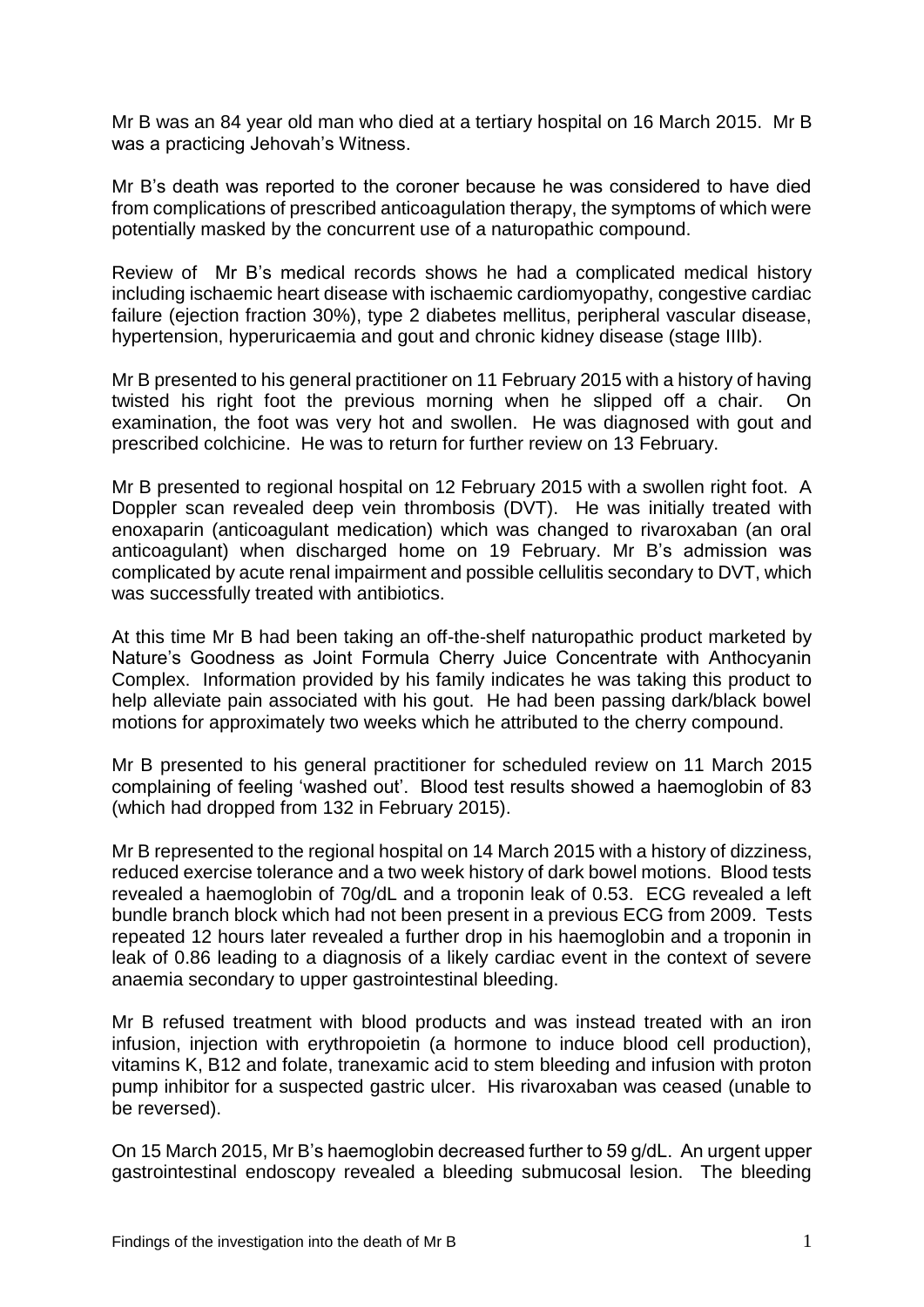ulcer was directly injected with adrenaline. Mr B was advised that his prognosis was guarded without the administration of blood products and he was also at increased risk of blood clot with the treatment of tranexamic acid and vitamin K.

Given the limitations on what treatment could be offered and in the context of his faithbased refusal to accept blood products, Mr B was then transferred to a tertiary hospital for further management and intervention should his condition deteriorate acutely. He arrived at the tertiary hospital at 10:06pm that evening and was transferred to the ward on a protein pump inhibitor infusion.

Mr B's condition deteriorated the next morning with hypotension which did not respond to intravenous fluids. While being reviewed by the intensive care team, he experienced a sudden onset of crushing chest pain and became unresponsive at 12:50pm. Unfortunately, despite prolonged emergency resuscitation efforts, Mr B's condition was irreversible. After discussion with the family, active treatment was withdrawn, he was extubated and comfort cares instituted. He died at 1:40pm.

# **Preliminary independent clinical review**

Preliminary review of Mr B's medical records by an independent doctor from the Department of Health Clinical Forensic Medicine Unit identified concerns that Mr B was taking naturopathic treatment as well as the rivaroxaban, the latter being anticoagulation medication that is unable to be monitored or reversed. The reviewing doctor questioned the appropriateness of the decision to prescribe a drug that cannot be reversed urgently in a person whose faith forbids transfusion. The reviewing doctor was also concerned that Mr B's presentation to his general practitioner on 11 March 2015 may have been a missed opportunity to have acted earlier on the acute haemoglobin drop, particularly when he was known to be taking rivaroxaban at that time.

After further investigation of the Nature's Goodness cherry formula, the reviewing doctor was satisfied that it had not directly affected the therapeutic efficacy or increased the risk of bleeding with rivaroxaban use.

## **Family concerns**

Mr B's family expressed concerns about the clinical decision to prescribe rivaroxaban to a person with faith-based issues relating to blood transfusions.

# **Autopsy findings**

An external examination and medical records review were performed at Forensic and Scientific Services on 25 March 2015. Having considered the available clinical information, the pathologist considered that Mr B died from an acute myocardial infarction precipitated by loss of blood caused by on-going blood loss from a gastric ulcer (upper gastrointestinal haemorrhage) which was exacerbated by rivaroxaban therapy.

# **Response from Mr B's general practitioner**

I provided the GP with an opportunity to respond to concerns about his management of Mr B's presentation on 11 March 2015.

The GP confirmed having received a copy of Mr B's discharge summary from the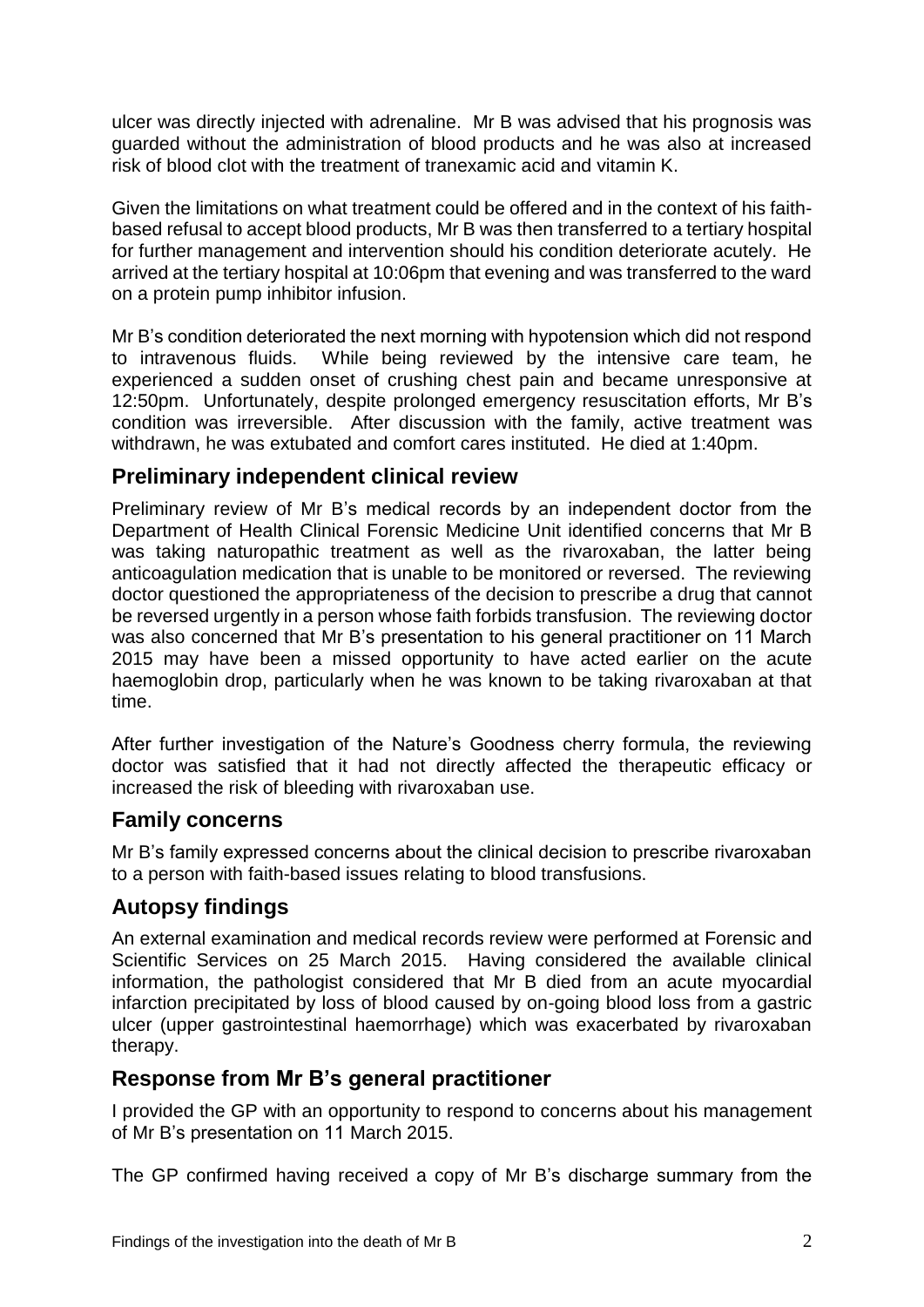regional hospital pharmacy department on 20 February 2015, listing the medications which he had been prescribed while in hospital and the medications on which he was to continue. The summary advised that Mr B was commenced on Xarelto (rivaroxaban) at 15mg, initially twice a day, and then 20mg daily for 10 weeks with advice to monitor his renal function. The GP advised that he updated the practice records to reflect this. He did not receive a clinical discharge summary from the hospital.

The GP reviewed Mr B on six occasions after being discharged home from hospital on 19 February and before being readmitted on 14 March 2015:

- 25 February Mr B presented with pressure ulcers between the third and fourth toes of his right foot. This was as a consequence of the swelling he had suffered with his gout, cellulitis and DVT reported to have developed in his right calf. He reported having seen an after-hours doctor who prescribed antibiotics. He also had a fresh skin tear on the left calf, which was dressed. He was asked to return for further review the next day;
- 27 February Mr B returned with ongoing pain between his third and fourth right toes. The clinic nurse redressed the pressure ulcers. The GP noted that Mr B was due to have his rivaroxaban dose increased to 20mg daily on Monday 9 February (it should have been a reference to 9 March) as instructed by the hospital pharmacy discharge summary;
- 2 March Mr B was noted to be looking much better, despite ongoing pain in his foot that morning. The redness and swelling was noted to have lessened. He was asked to return on 4 March and 6 March for further redressing and review;
- 4 March The GP noted that the ulceration between the right toes had virtually healed and the swelling had reduced considerably, though Mr B was still complaining of pain in the right forefoot which was attributed to his gout. He was prescribed another course of colchicine for the gout and his wound was redressed by the clinic nurse;
- 6 March Mr B returned for review as requested. His right toes were noted to have healed completely, the swelling had reduced significantly and he was tolerating colchicine tablets at the twice daily dose. As this medication can cause diarrhoea, the GP asked specifically whether Mr B was experiencing any 'tummy problems or diarrhoea'. Mr B advised that he was not. He was still experiencing a deep ache and throbbing pain in the right forefoot. His leg wounds were redressed and he was asked to return for further review on 11 March
- 11 March Mr B's toe and leg wounds were noted to be healing well. He complained of feeling 'washed out'. The GP says he was concerned about Mr B's renal function given the recent medication changes, so he referred Mr B for specialist review and blood tests (with a copy of the blood test results to be sent to the specialist also). Mr B advised he had a specialist appointment in the very near future (possibly 16 March).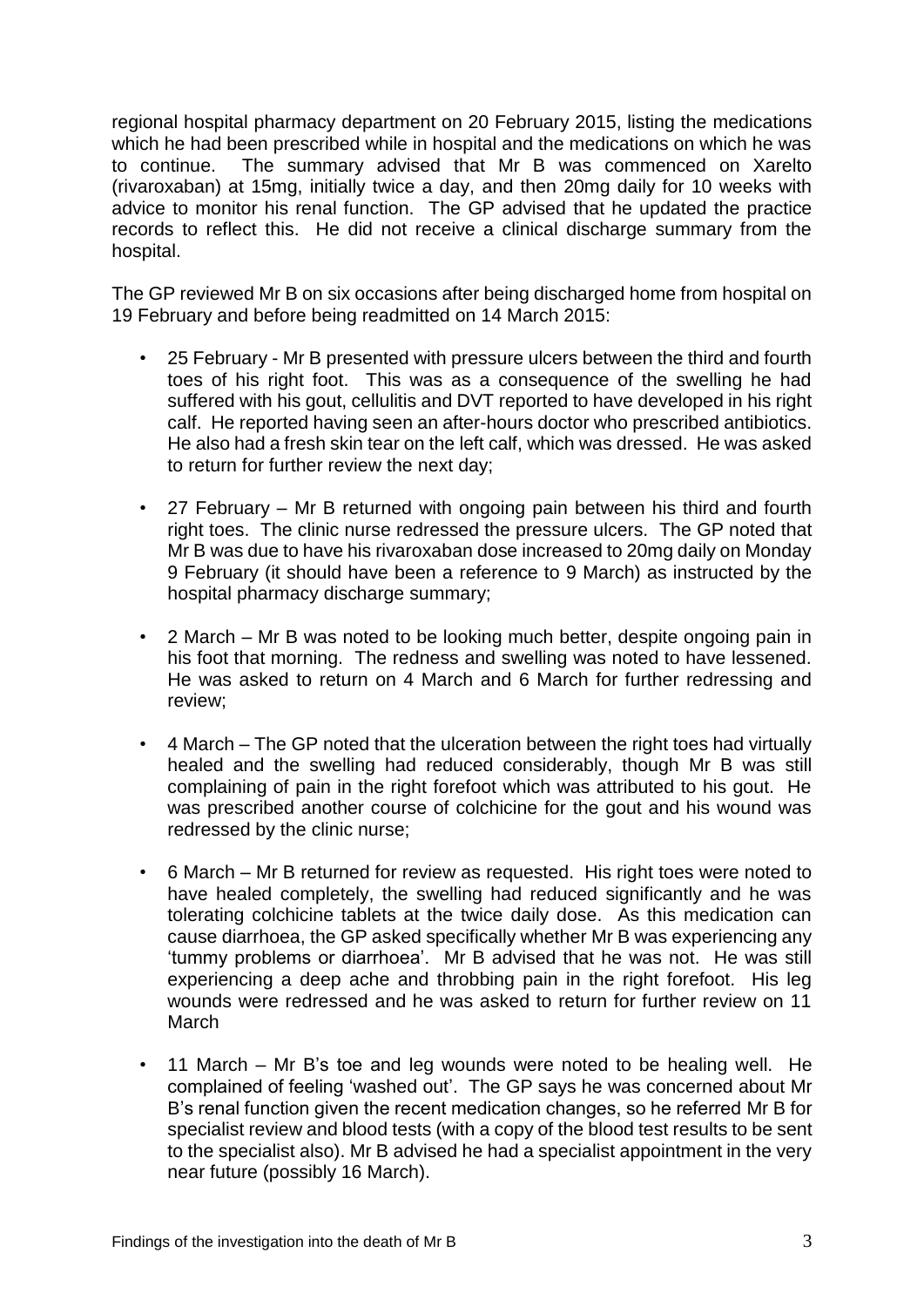The GP received the blood test results on 12 March. He advises that they indicated moderate renal impairment but this was an improvement from testing done in December 2014. The GP also noted a drop in haemoglobin to 83. He made an annotation to discuss this with Mr B when he next returned for review scheduled on 20 March. The GP explained that he did not phone Mr B about the results at this time as he had already referred him for specialist review and the blood test results were to be sent to the specialist also. Mr B did not phone in to the practice to follow up his blood test results.

#### **The GP advised that:**

he was not aware that Mr B was taking the cherry compound and had not prescribed it to him

- he was not involved in the hospital treating team's decision to prescribe rivaroxaban and having not received a clinical discharge summary, was not aware of the reason for this medication having been prescribed to Mr B
- the focus of his consultations with Mr B from February 2015 onwards was to review and redress the wounds on his lower limbs. There was nothing in these presentations to indicate that Mr B was suffering from gastrointestinal bleeding. He did not ever describe melena or other abdominal symptoms, even when asked whether he was experiencing any tummy problems
- as soon as being told Mr B was feeling 'washed out', he immediately referred Mr B for specialist review and ordered blood tests to be sent directly to the specialist
- while Mr B's haemoglobin level 'certainly warranted further investigation', he did not consider it to be critically low. He commented that the peripheral film was a macrolytic one and not at all the picture of an acute or chronic bleeding problem
- he considered the haemoglobin level, while 'concerning', was a level that would be investigated in the very near future either by him when Mr B returned for his scheduled review on 20 March (depending on what action and investigations had been arranged by the specialists), or by the specialists at the clinic.
- he considered that his management of Mr B was reasonable and he responded appropriately to the reported symptoms and blood test results.

Having considered the GP's response, the reviewing doctor acknowledged that the GP was reviewing Mr B in the context of foot ulcers and wound dressings. However, in context of Mr B feeling 'washed out' and being on rivaroxaban which could not be monitored or reversed, the reviewing doctor remained of the view that while the GP had appropriately ordered blood tests and referred Mr B for specialist review, he was still apprised of clinical information (a haemoglobin level of 83 that represented a 40% drop from the previously reported level) prior to Mr B's presentation to hospital on 14 March that warranted further action such as a phone call asking Mr B to return for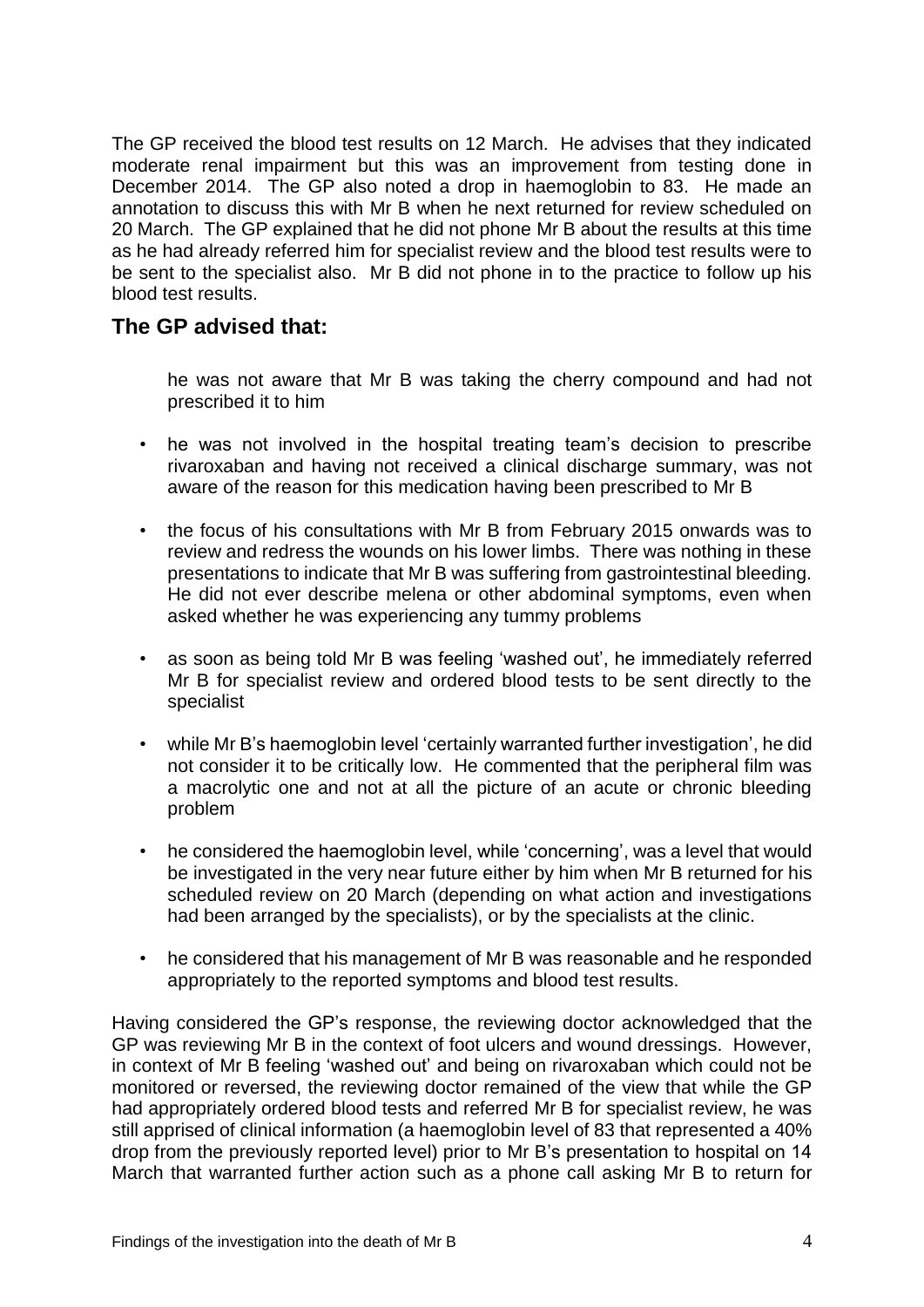earlier review or to inquire further as to his symptoms. The reviewing doctor did not consider it appropriate for the GP to leave this for the future specialist review as there was no known confirmed appointment timeframe.

## **The regional hospital clinical incident review outcomes**

I provided the regional hospital with an opportunity to respond to the concern about the decision to prescribe rivaroxaban to Mr B, given his status as a practicing Jehovah's Witness.

I received a response from the relevant hospital and health service on 28 October 2015 and a further update on 12 November 2015. Mr B's clinical management was reviewed initially by the treating consultant and the Deputy Director Medical Services and subsequently by the Medical Morbidity and Mortality Committee. These reviews identified the following clinical management issues:

- Mr B's religious beliefs or blood transfusion acceptance were not known to the admitting doctor, Principal House Office Dr S, or discussed at the time of admission on 12 February 2015
- Mr B was started on Clexane for treatment of suspected (and subsequently diagnosed) DVT
- investigations were ordered to assess Mr B's acute kidney injury
- Dr Sk reviewed Mr B on 13 February during the post-intake ward rounds with the plan to commence him on Warfarin, not rivaroxaban, because of the acute kidney injury
- the treatment was changed on 16 February when Dr S commenced Mr B on rivaroxaban instead of warfarin – there is no record in the patient chart as to why this change occurred though Dr Sk recalled that Mr B was anxious to return home as soon as possible to care for his frail wife, so it may have been to avoid a prolonged initiation process with warfarin. However, the rivaroxaban was commenced without discussion with a senior member of the treating team as might be expected in a normal handover after a weekend
- Mr B was discharged home on rivaroxaban on 19 February. The medical record indicates that bleeding risk was discussed with him upon discharge
- The medical record contained a note in the surgical ward discharge instructions for the general practitioner to review Mr B in a week's time and to monitor him for bleeding because of the rivaroxaban.

The relevant hospital & health service reviews led to the making of a number of recommendations to help prevent a recurrence of these issues:

• ensuring clinician discussion with any patient who is started on anticoagulation therapy about the treatment risks, lack of a reversal agent for the new oral anticoagulants (like rivaroxaban) and the patient's position on accepting blood transfusions, for any reason, not limited to religious beliefs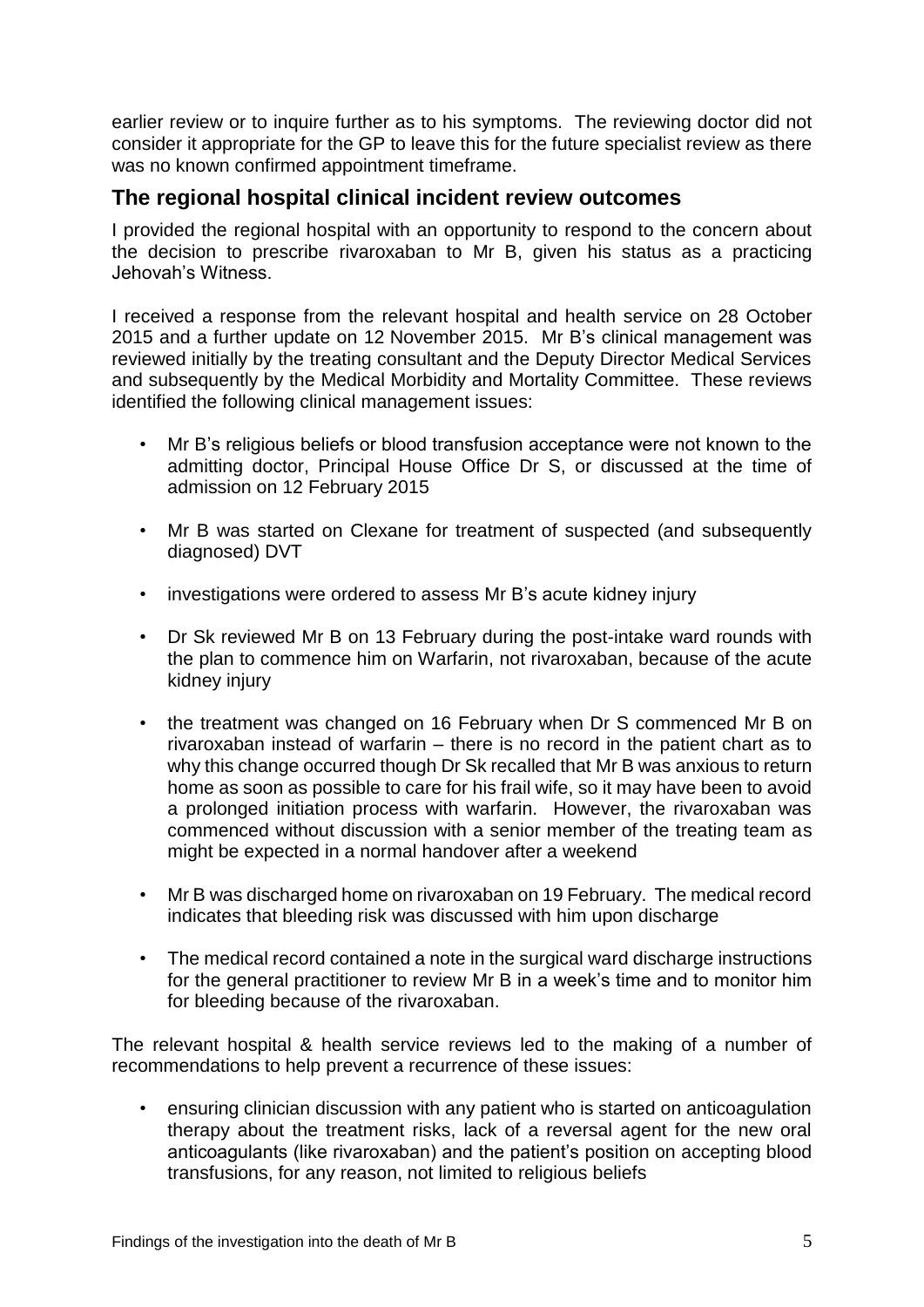- ensure the hospital pharmacy department is involved in the patient education process about the risks of anticoagulants – it is understood this already happens in practice but is not documented in the patient chart
- require documentation in the patient chart of the commencement of therapy and the reasons for the decision
- better documentation of those discussions to confirm patient understanding and acceptance of the treatment
- better documentation of patient requests regarding their treatment and discharge preferences
- better communication within treating teams
- advocating for changes to the patient education box on the national medication form to include reference to warfarin and other anticoagulants (it currently only refers to warfarin).

The relevant hospital & health service has confirmed its acceptance of these recommendations.

Having considered the hospital & health service response, the reviewing doctor was reassured that the clinical management and medical record keeping practices had been reviewed and there was formal acknowledgement that the medication choice could have been better.

## **Conclusion**

Mr B died from recognised complications of oral anticoagulant therapy (rivaroxaban) prescribed to treat deep vein thrombosis. The clinical decision to commence rivaroxaban rather than warfarin (which could be monitored and reversed) in a patient who had faith-based reasons not to accept blood products increased Mr B's risk of experiencing these complications. The apparent failure to provide a clinical discharge summary to Mr B's general practitioner represented a missed opportunity to clearly flag the need for ongoing clinical monitoring of the rivaroxaban-associated bleeding risk. I am satisfied that the Hospital and Health Service has carefully reviewed the care provided to Mr B during his admission in February 2015 and identified appropriate changes to clinical decision making and medical record keeping to address the clinical management issues identified by my investigation.

There was also a missed opportunity for the upper gastrointestinal bleeding to have been identified sooner by more urgent referral by the general practitioner after the blood test results from 11 March 2015 became available to him. I accept the independent clinical opinion that the GP should have taken more proactive steps to escalate Mr B for medical review once he became aware of the haemoglobin results, rather than leaving it for a forthcoming specialist appointment or when Mr B was scheduled to return for review on 20 March 2015. However, given Mr B's faith-based refusal to accept blood products, I am unable to say with certainty whether medical intervention prior to his presentation to hospital on 14 March 2015 would have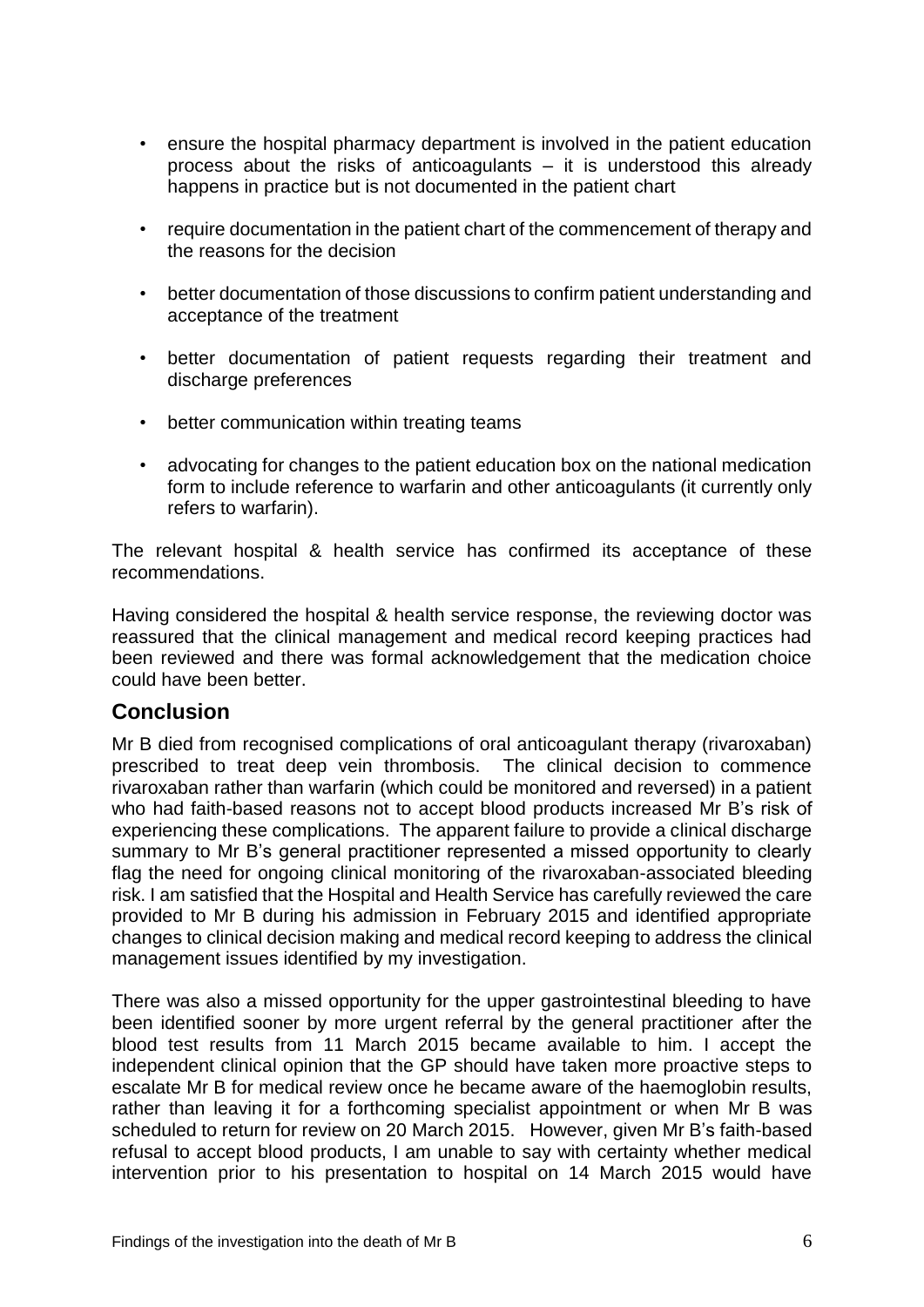prevented his death.

**Findings required by s. 45 Identity of the deceased** – Mr B

**Place of death** – **A tertiary hospital** 

**Date of death–** 16 March 2015

- **Cause of death** 1(a) Acute Myocardial infarction
	- 1(b) Ischaemic heart disease<br>2 Upper gastrointestinal ha
		- Upper gastrointestinal haemorrhage in context of rivaroxaban therapy for deep vein thrombosis

I have provided a copy of my findings to the Office of the Health Ombudsman and the Department of Health Medications Regulation & Quality for their consideration.

Ainslie Kirkegaard Coronial Registrar 29 February 2016